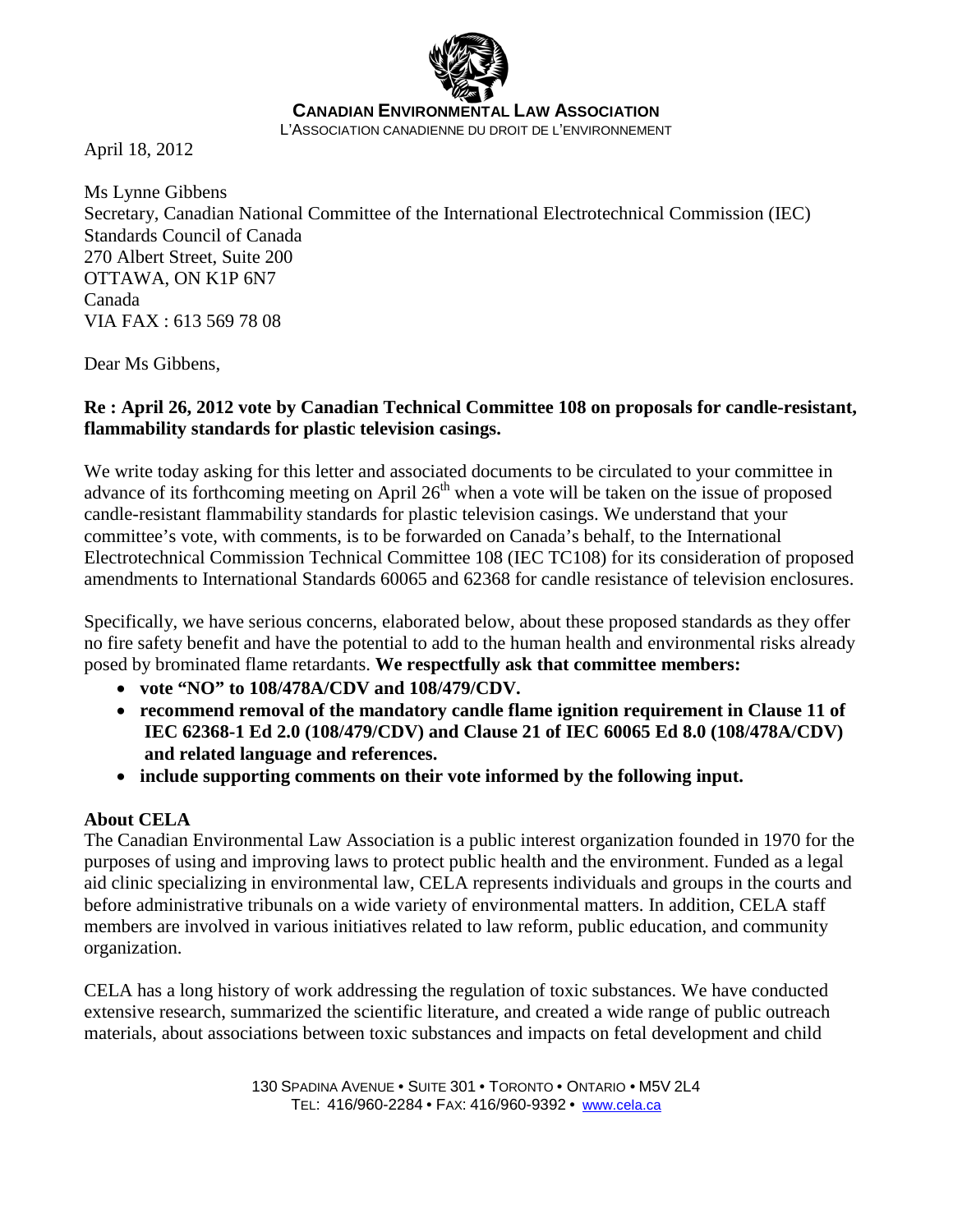health. We have also recently completed a comprehensive scoping review of the literature concerning early environmental exposures and associations with several chronic diseases.<sup>[1](#page-1-0)</sup>

### **The Toxic Legacy of Brominated Flame Retardants**

Across our research, and reflected in voluntary phase-outs and stringent regulatory action by Canada and by the international community through the Stockholm Convention on Persistent Organic Pollutants (POPs) over the past decade, brominated flame retardants, specifically the polybrominated diphenyl ethers (PBDEs) arise repeatedly as substances of significant concern. These chemicals are associated with multiple health endpoints including developmental neurotoxicity, cancer, infertility and reduced sperm counts.<sup>[2](#page-1-1)</sup> They are also suspected as carcinogens as well as suspected obesogens, $3$  compounds for which early life exposure may contribute to latent obesity via epigenetic and endocrine disrupting mechanisms. Data about exposure sources,<sup>[4](#page-1-3),[5](#page-1-4)</sup> whether from indoor dust samples, food and breast milk analysis, or human biomonitoring data, indicate widespread exposure with greater exposure at times of greatest vulnerability – in the womb and early childhood.

Despite worldwide regulatory action, including the addition of these substances to the Stockholm Convention on POPs, (alongside the most toxic substances ever created including dioxins, furans, PCBs and organochlorine pesticides), PBDEs constitute a dangerous legacy of contamination. Because of their use in myriad consumer products, often durable goods such as large furniture items and expensive electronics, scientific evidence confirms their presence in house dust, that this is the single most important exposure source for young children, and the likelihood that this exposure will continue for many years into the future. Alongside our efforts to seek a complete ban on these dangerous substances, this toxic legacy from older products underlines our focus on dust control in public outreach materials for parents and prospective parents.<sup>[6](#page-1-5)</sup>

Brominated flame retardants have been detected extensively in the environment, notably in the Arctic and Great Lakes ecosystems due their propensity to persist, bioaccumulate and travel to remote regions through long range atmospheric transport.

As a result of regulatory action against PBDEs (after 20 years of accumulated research demonstrating their risks), the chemical industry is replacing them with other brominated and/or chlorinated organic compounds. Toxicity data for some of the chemicals should raise alarm bells and scant data exist for other replacement chemicals. However, by analogy, we know that these chemicals should be avoided due to their environmental persistence and potential toxicity. It is therefore of great importance that new uses of these dangerous chemicals should be avoided.

<span id="page-1-4"></span>New Zealand, United Kingdom and United States *Environment International* 34 (2008) 232–238. <sup>5</sup> Zhang, X, Diamond ML et al Multimedia Modeling of Polybrominated Diphenyl Ether Emissions and Fate Indoors *Environmental Science and Technology* 2009; 43(8):2845-2850 <sup>6</sup> See multiple resources online at [www.healthyenvironmentforkids.ca](http://www.healthyenvironmentforkids.ca/)

<span id="page-1-0"></span> <sup>1</sup> Cooper K, Marshall L, Vanderlinden L, and Ursitti F (2011) *Early Exposures to Hazardous Chemicals/Pollution and Associations with Chronic Disease: A Scoping Review*. A report from the Canadian Environmental Law Association, the Ontario College of Family Physicians and the Environmental Health Institute of Canada. [http://www.cela.ca/publications/EE](http://www.cela.ca/publications/EE-and-CD-Scoping-Review)[and-CD-Scoping-Review](http://www.cela.ca/publications/EE-and-CD-Scoping-Review)<br><sup>2</sup> Shaw SD, Blum A, Weber R, et al Halogenated Flame Retardants: Do the Fire Safety Benefits Justify the Risks? *Reviews* 

<span id="page-1-1"></span>*on Environmental Health* 2010; 25(4):261-305.<br><sup>3</sup> Hoppe AA, Carey GB. Polybrominated diphenyl ethers as endocrine disruptors of adipocyte metabolism. *Obesity* 

<span id="page-1-2"></span>

<span id="page-1-3"></span><sup>2007;15:2942-50.&</sup>lt;br><sup>4</sup> Harrad S, Ibarra C, Diamond M et al Polybrominated diphenyl ethers in domestic indoor dust from Canada,

<span id="page-1-5"></span>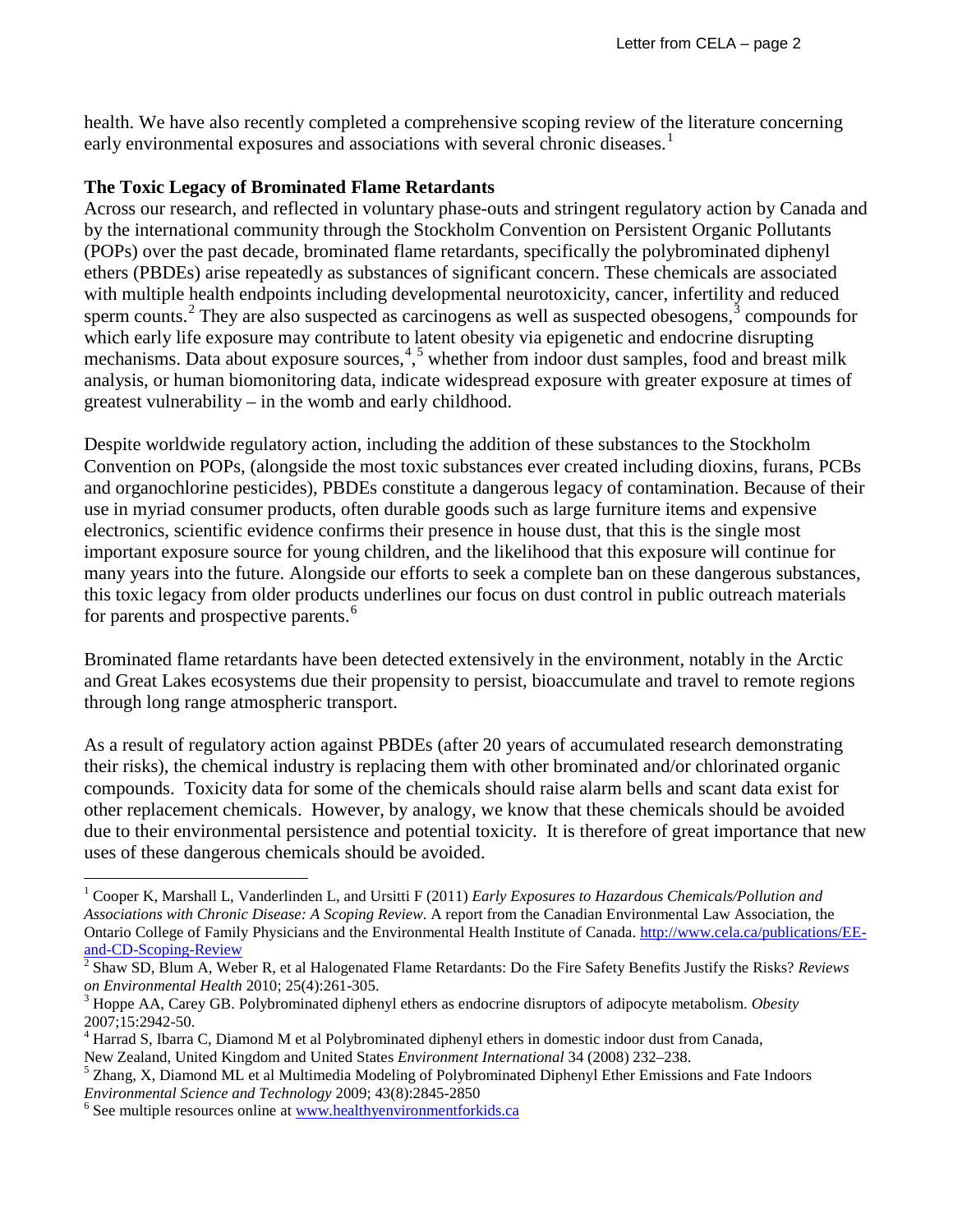## **A Second Attempt by the Bromine Industry to Garner Market Share Via Efforts to Change International Standards**

This is the second time we have corresponded with your committee on this issue. We wrote in 2008 when a similar attempt was made by the bromine industry to influence the international standard-setting community; **an effort which we are glad to recall the Canadian committee, among others, rejected**. We thank you for that decision in 2008, a decision that we are also aware that your committee repeated in 2010. We strongly encourage you to vote "no" again.

The arguments against these new proposals remain equally compelling. Your support this time around for removal of the mandatory candle flame ignition requirement in these standards would prevent your time being wasted in any future such attempts by this industry to garner market share via attempts to influence international standards.

As was the case in 2008, there is no valid fire safety reason for the proposed candle-resistance requirement. There are no objective data showing that candle ignition is a fire hazard in TVs. Data cited by the bromine industry are nearly two decades out of date and do not reflect a dramatic shift in television technology to low-voltage flat screen and wall-mounted units with a greatly decreased fire hazard. The clauses in the proposed standards would require that televisions withstand a three minute vertical candle flame ignition test. No published data indicate that such a fire risk existed even for older televisions much less for more recent flat screen and wall-mounted technology. The bromine industry is seeking a standard to provide a "solution" to a problem that does not exist. In doing so, they risk exacerbating the existing problem of 75% of Canadians having a brominated flame retardant formulation in their bodies as has been confirmed in biomonitoring data collected by the Government of Canada through the Canadian Health Measures Survey (CHMS).<sup>[7](#page-2-0)</sup>

## **Compelling Health and Environmental Reasons Exist to Reject These Proposals**

While your committee may consider performance standards and not specific chemicals that may be used to meet these proposed standards, we believe that you cannot separate these matters. It must be recognized that, if accepted, the most likely means of achieving these unnecessary candle-resistance standards will be with the use of additive gas-phase flame retardants, of which halogenated organic compounds are frequently used.

Indeed, very large amounts of these chemicals would be used and, as is the case with their use in other products, they are not chemically bound. As a result, they would contribute to the already well-known risk of these toxic substances migrating from TVs into the indoor environment where they partition to house dust and create an indoor health hazard. An issue also raised with the committee in 2008 and 2010, is the fact that the use of these chemicals in electronics makes recycling and electronic take-back systems more difficult, expensive, and in some cases, impossible. Another serious hazard arises if fires do occur and such products are burned. Firefighters raised concerns in 2008, and continue to do so, noting that highly toxic chemicals, including brominated dioxins and furans, are produced when such products are burned increasing the risk to firefighers and the environment.

<span id="page-2-0"></span> $<sup>7</sup>$  Health Canada, 2010. Report on Human Biomonitoring of Environmental Chemicals in Canada. Results of the Canadian</sup> Health Measures Survey Cycle 1 (2007-2009)